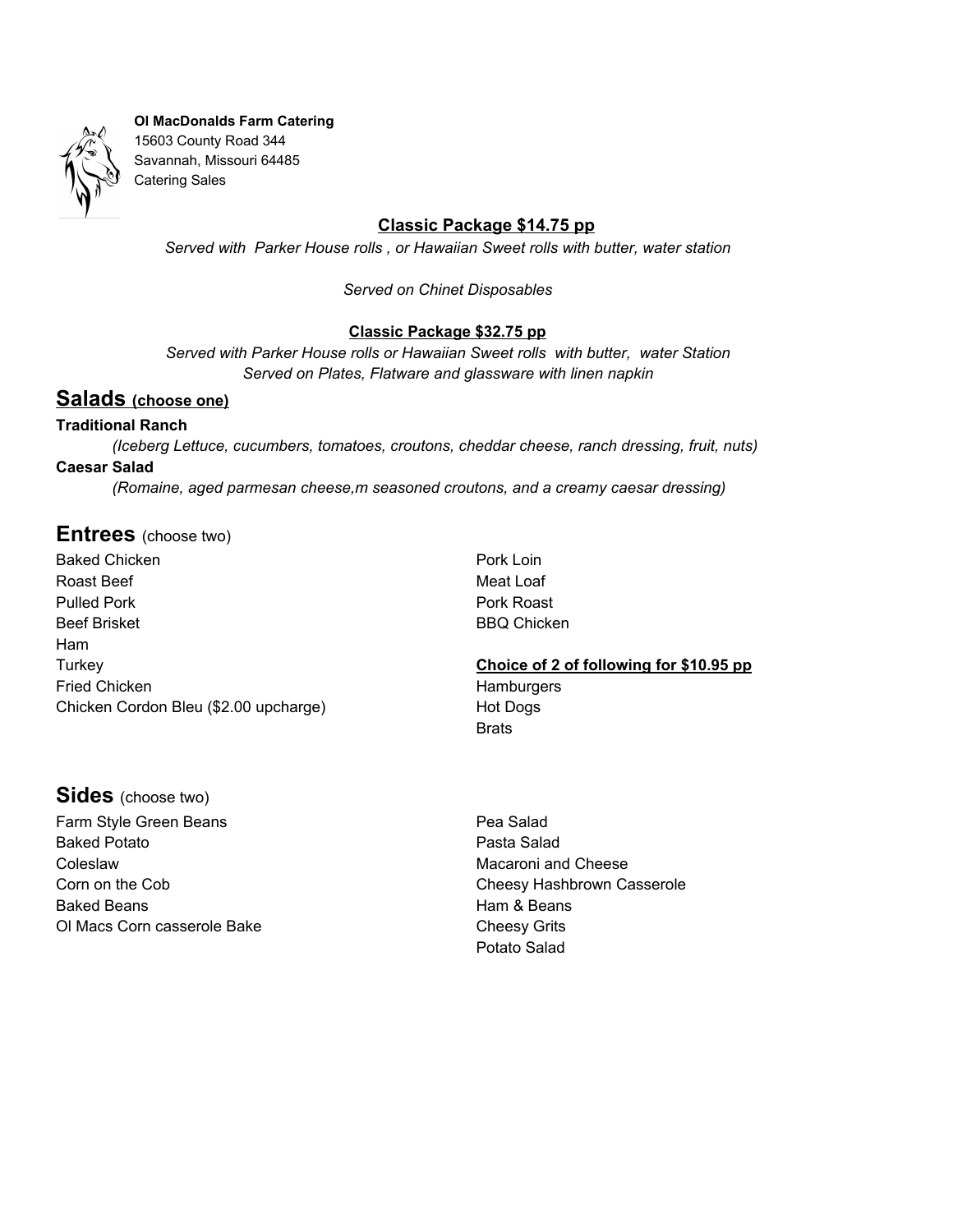

# **South of the Border \$14.75 pp**

*Served with water station Served on Chinet Disposables*

# **South of the Border \$32.75 pp**

*Served with water station Served on Plates, Flatware & Glassware, with linen napkin*

# **Salads** *(choose one)*

*Tossed Salad and dressing*

*(Iceberg Lettuce, cucumbers, tomatoes, croutons, cheddar cheese,fruit, nuts ranch dressing) Cheese Dip & Chips Salsa & Chips*

# **Entrees***(choose one)*

**Taco***s Burritos Enchiladas Enchiladas Bake Tostadas*

# **Sides**(choose two)

*Fideo Refried beans Spanish rice*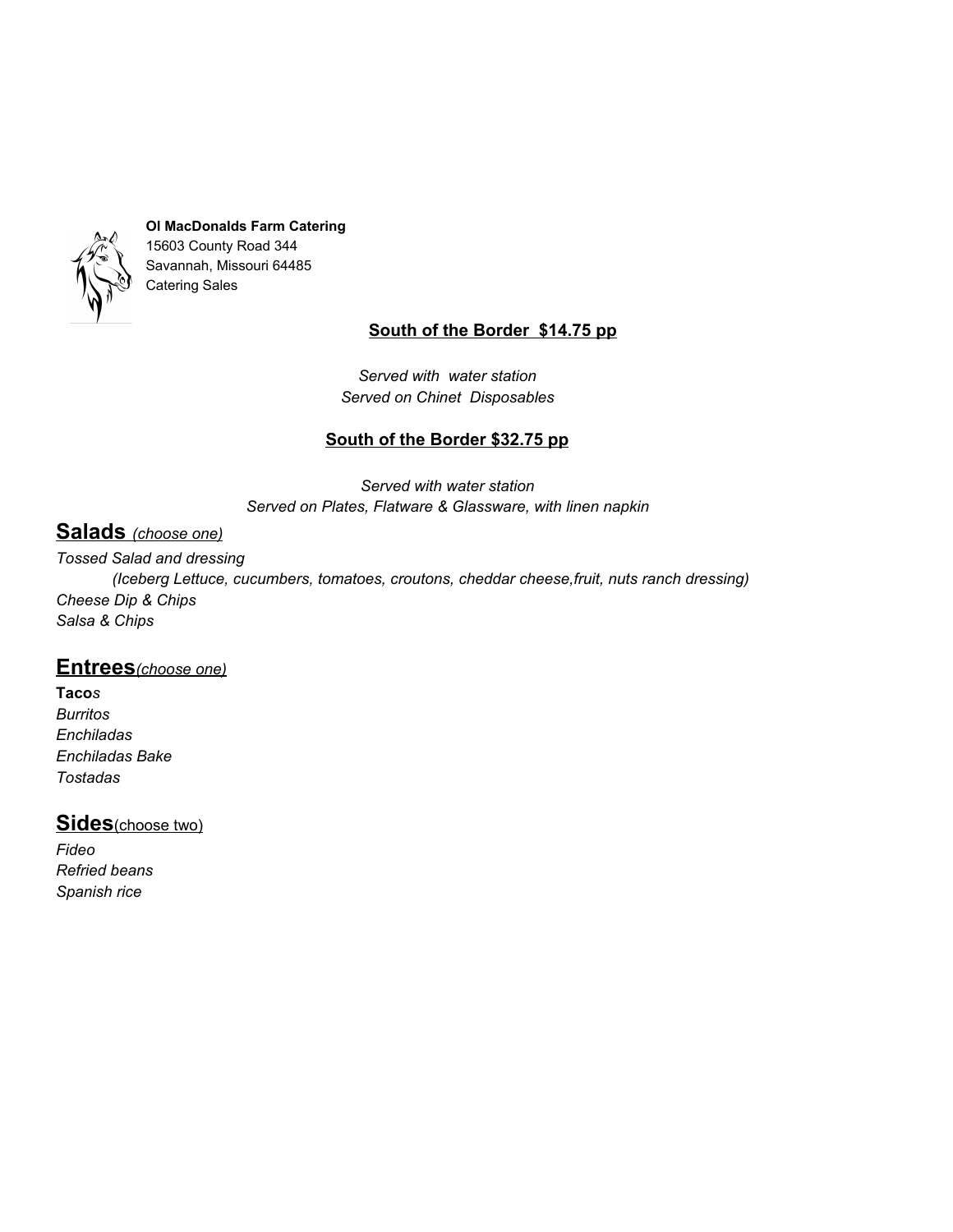

# **Italian Garden \$14.75 pp**

*Served with Garlic Bread &, water station Served on Chinet Disposables*

## **Italian Garden Premium \$32.75 pp**

*Served with Garlic Bread, Water Station and Ice Tea Station Served on plates, with flatware and glassware with linen napkin*

# **Salads**(Choose One)

**Buttermilk Ranch** *(Iceberg tomatoes, cucumbers, cheese, egg, fruit, nuts, and buttermilk dressing)* **Creamy Caesar** *(Crisp Romaine, croutons, parmesan and creamy dressing)*

**Meats***(choose two)* **Chicken Alfredo Lasagna Spaghetti & Meatballs**

# **Sides***(choose two)*

**Green Beans Corn Peas Pasta Salad**